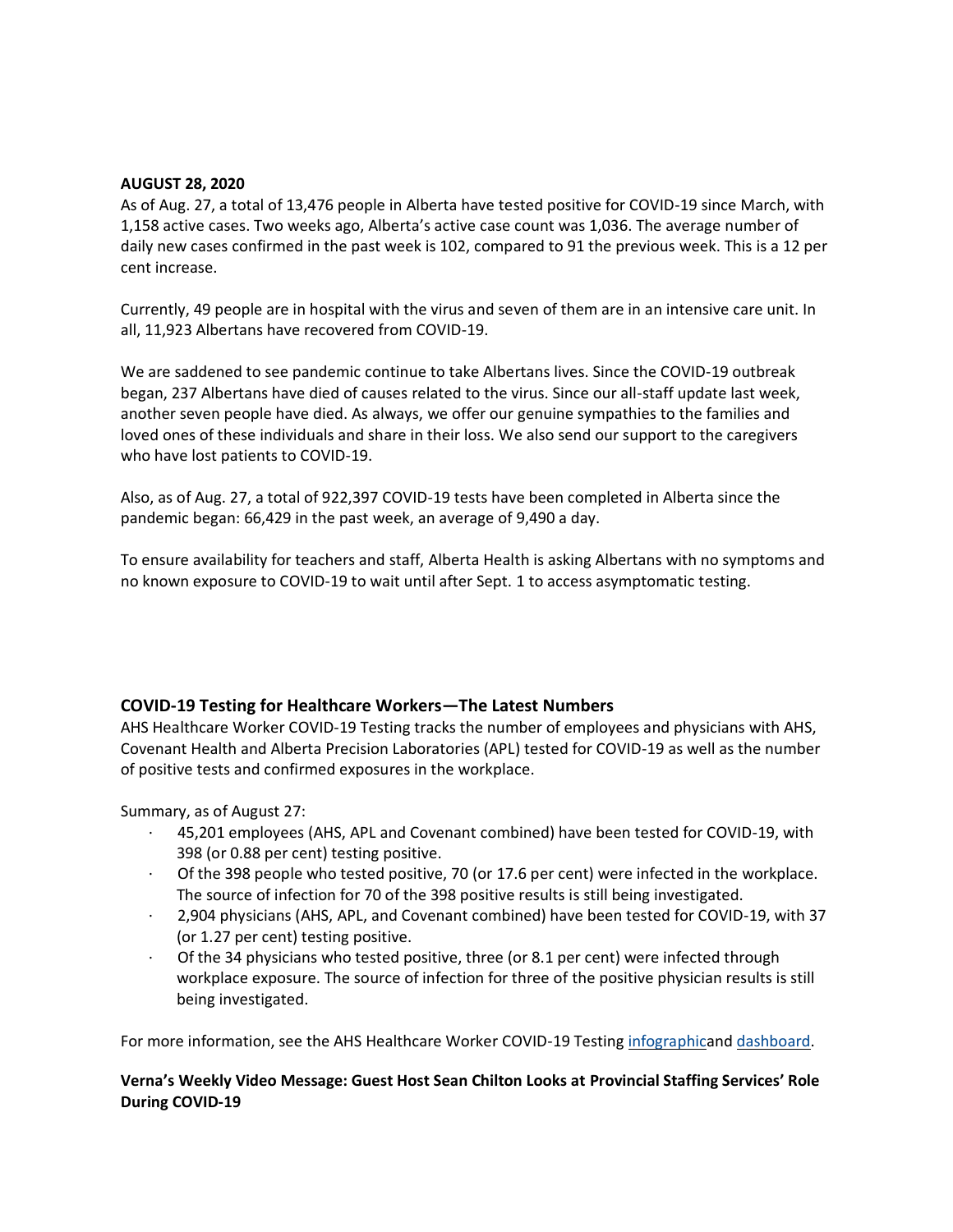Earlier this year, as AHS prepared for an influx of COVID-19 cases, we faced an incredible need to redeploy staff to essential areas, quickly and efficiently. One of the behind-the-scenes teams to step up and help with this was [Provincial Staffing Services](https://insite.albertahealthservices.ca/ss/Page10609.aspx)

This week's vlog looks at how the team supports the day-to-day scheduling of more than 45,000 employees and managers across AHS. Provincial Staffing Services also assigns relief employees, supports scheduling technology, analyzes staffing reports and provides staff rotation services.

Sean Chilton, the vice president of Health Professions and Practice and Information Technology, guest hosts this week. He's joined by three people from Provincial Staffing Services:

- · Claire Silvey, administrative support for Staff Scheduling
- · Donna Peterson, rotation coordinator for the North Sector
- Miko Managat, team lead for Application Support.

Claire, Donna and Miko share their experiences, including how their team is using new innovations and technology, such as the [Automated Shift Callout app](https://insite.albertahealthservices.ca/ss/Page17538.aspx), to overcome some of the pandemic's scheduling challenges.



Sean Chilton talks to Miko Managat, Donna Peterson and Claire Silvey about the key role of Provincial Staffing Services in supporting front-line caregivers during COVID-19.

**PPE Question of the Week: What are the Patient Masking Rules in Our Facilities?** Dr. Mark Joffe speaks about [patient use of masks in our care settings.](https://www.albertahealthservices.ca/topics/Page17119.aspx#ppedodont)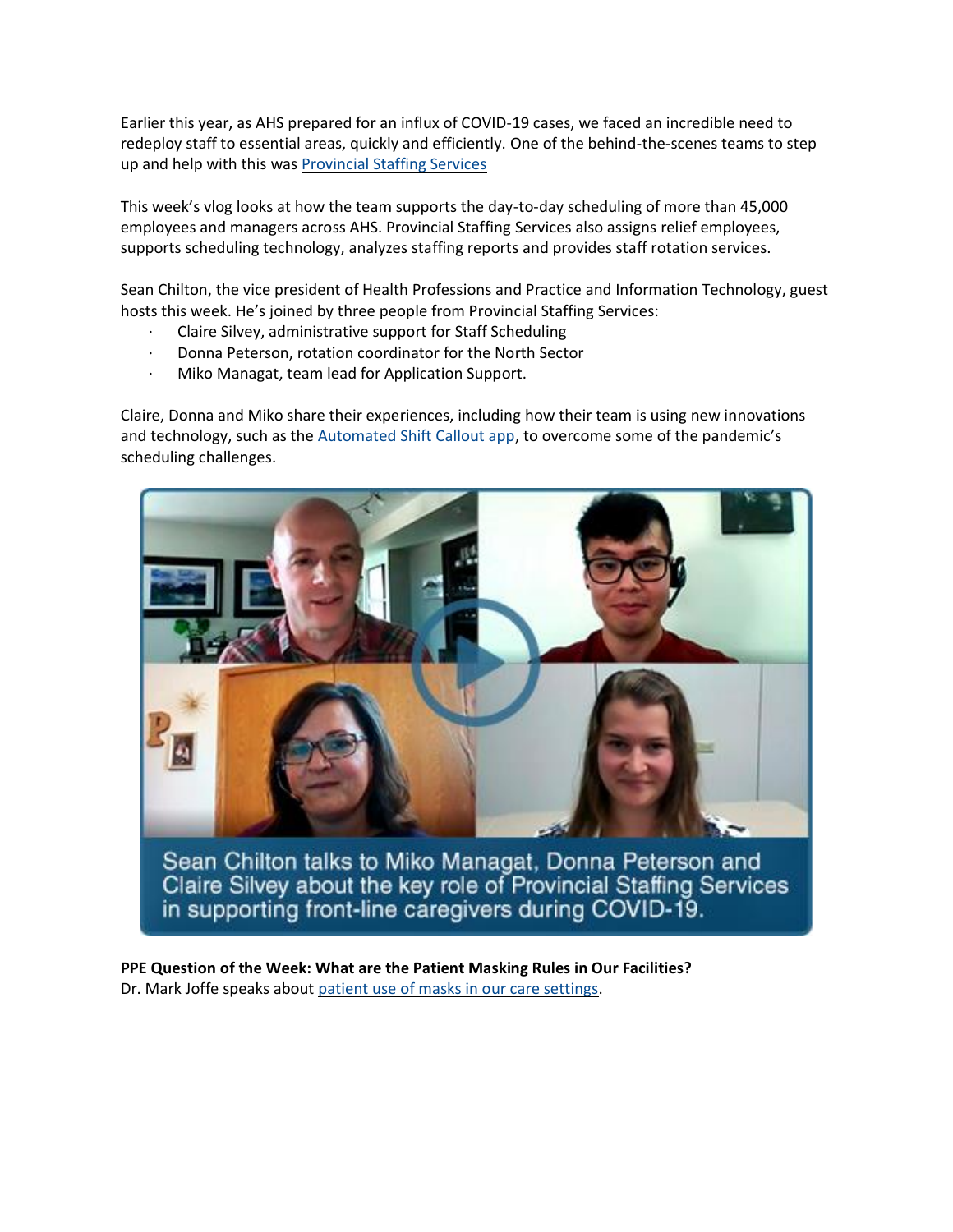

### **MyHealth Records Offers Quicker Access**

On Aug. 27, Alberta Health announced Albertans age 14 and up can now access the MyHealth [Records](https://myhealth.alberta.ca/myhealthrecords) (MHR) tool immediately after signing up online, without waiting for mailed verification.

Albertans who sign-up for MyHealth Records are able to see their COVID test results – as well as other lab work and immunization records - as soon as they are ready.

More than 250,000 Albertans have MHR accounts. [Join today.](https://myhealth.alberta.ca/myhealthrecords)

## **Responding to Travel-related Requests**

Today, AHS provided information to the public on an additional means of accessing printable COVID-19 testing results, which many countries and airlines are now requiring for international travel.

Albertans requiring test results prior to travel can secure their printable COVID-19 test results through several means. These include their [MyHealth Record account,](https://myhealth.alberta.ca/myhealthrecords) through their family physician or primary healthcare provider, or through AHS by completing the new *[Request](http://www.ahs.ca/results#travel) to Access Health [Information](http://www.ahs.ca/results#travel) Travel Form.*

Travellers are responsible for understanding any COVID-19 testing and reporting requirements for their travel, allowing enough time for their testing, and securing access to printable results.

All Albertans requiring proof of COVID-19 testing are advised to plan ahead, and allow at least seven days from the time they are swabbed for COVID-19 to having access to printable test results.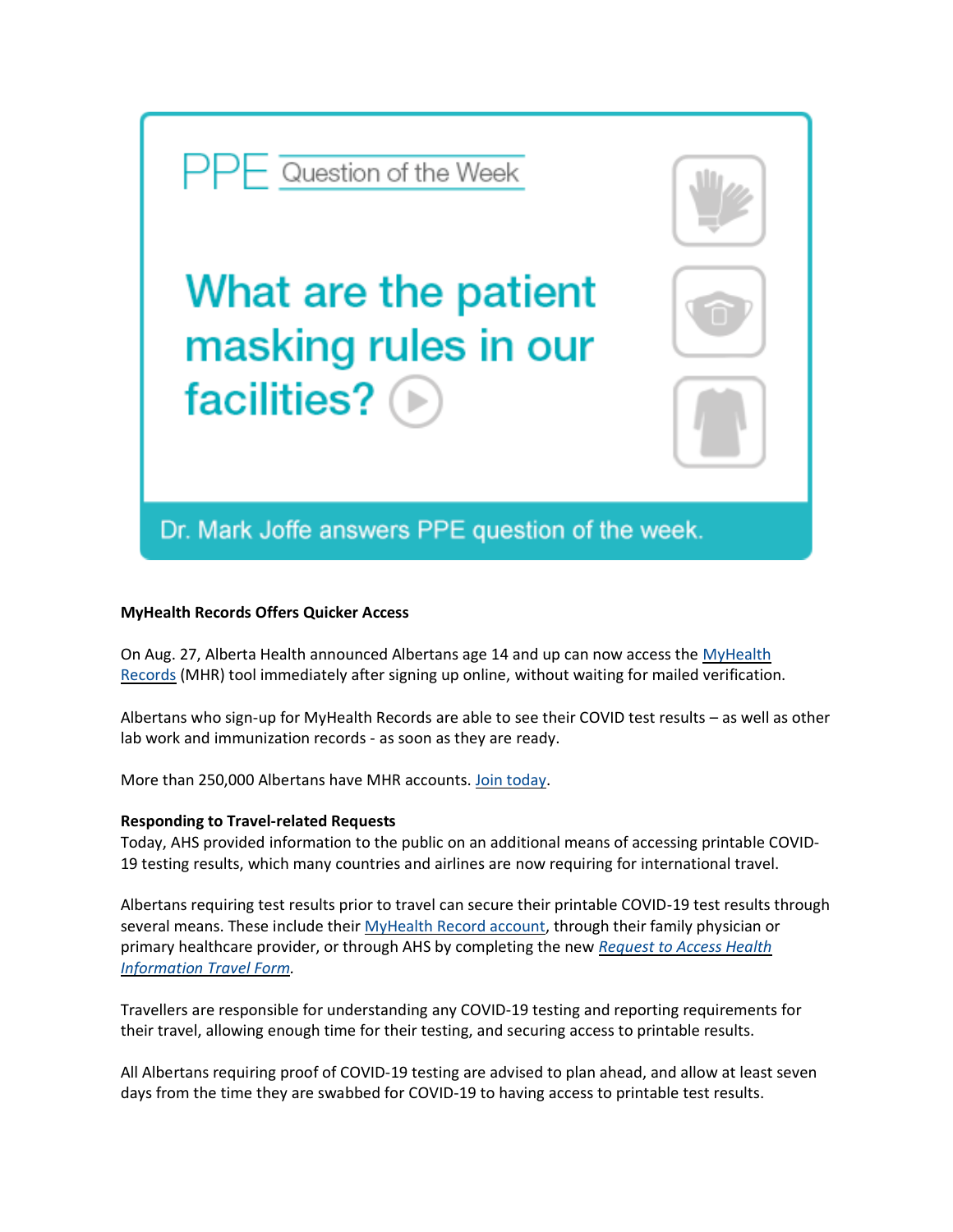Detailed information for travellers requiring testing is now also available on the AHS [website.](http://www.ahs.ca/results#travel)

All Albertans, including travellers, can access [asymptomatic](https://www.albertahealthservices.ca/topics/Page17058.aspx) testing through AHS or by visiting a participating pharmacy.

#### **Sharing the Love: Thanking Our People**

Thank you for recognizing your team members and colleagues as we continue to work together to respond to the needs of Albertans during this pandemic. We love how you share the love and appreciate each other.

### Shout Out to Calgary School Health Teams

#### *Natalie Anderson shares these thoughts:*

When the COVID-19 pandemic hit Calgary in March, AHS Public Health rapidly set up community testing centres. Registered nurses and licensed practical nurses from school health teams were the first clinical staff redeployed to front-line COVID-19 testing. Today, almost six months later, they are still providing this essential service.

During my much briefer redeployment, I had the pleasure of working with many of these incredibly positive, resilient, adaptable and hard-working RNs and LPNs. Providing timely testing to Albertans has been a priority of this government, which has meant the hours and places of work for these staff have changed on a dime. They have been in it for the long-haul and have provided this essential service tirelessly, efficiently and with great care.

As school resumes next month and they return to their previous roles, I can only imagine the new challenges they will face as people turn to them for expertise on the health and wellness of students during a pandemic. But I know this team will rise to the occasion. Thank you for all you have done over the past six months, school health teams.

#### Words of Praise for the Foothill's ED Family

*An anonymous member of one of the busiest emergency departments in the province passed along these observations about his work family:*

Adaptable. Resilient. Collaborative. Dedicated. Creative. Caring. These are a few of the words that come to mind when I think of my colleagues at the Foothills Medical Centre's Emergency Department. As procedures change with a greater frequency than they stay static, I am constantly impressed by my colleagues' ability to quickly pivot and adapt their practice.

When so much is changing, their dedication to patient outcomes and sense of team never waivers. As we endure frustrations from patients and families for circumstances beyond our influence, our team has come together to bolster each other, allowing us to provide the best possible support for our patients.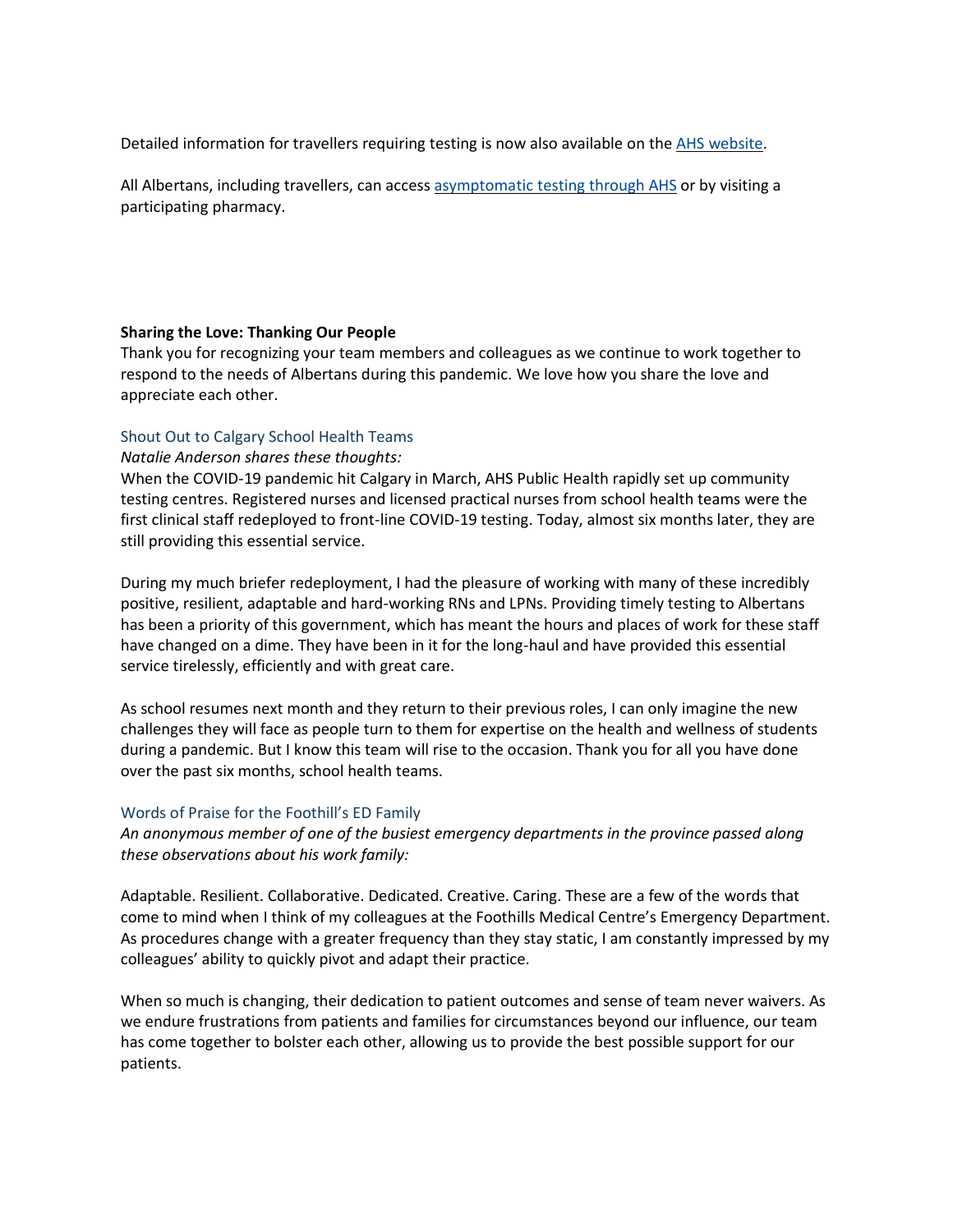As we have worn thin in this challenging time, the positive side-conversations, attempts at laughter and text messages of support sent after tough moments stand out. As with any family, we have our moments, but in this challenging time I have seen friendships once lost rekindled, cups of coffee silently purchased for others, starbursts regularly distributed and many more acts of forgiveness, compassion and warmth.

As a cohort, this frontline interdisciplinary family is cohesive and truly a beacon for our community. Throughout this interdisciplinary family is a strong underpinning of cohesion, dedication to our patients. Thank you for the privilege of being a part of this family.

#### A Family's Broken-hearted Thanks

*We wanted to share this touching excerpt, which appeared this week in the* Lethbridge Herald*obituary for nine-year-old Anderson Sturm:*

The Sturm Family are devastated by this tragic, sudden loss and wish to humbly express our heartfelt gratitude to all those who have stopped by, called and connected with us to express their love and memories for Anderson. We cherish all these memories and are thankful for every one of our friends and family during this unimaginable time. We would also like to express our sincerest thanks to all first responders that came to our home and worked tirelessly to save Anderson's life. We would also like to profusely thank all of the staff at the Chinook Regional Hospital Emergency Department for their drive to fight through the impossible odds, they left nothing out and did everything within their power to save our boy. From the bottom of our broken hearts we thank you.

### **Wrapping Up**

As the words above note, our work profoundly touches the lives of Albertans in time of crises and unimaginable loss. While our hearts ache for the Sturm family's loss, they also swell with pride to know our people do everything possible for their patients and families. We know such scenarios play out across the province every day.

We thank you for your dedication and compassion. For your ability to comfort and care. All are regularly tested and remain steadfast whatever what the challenge. We are humbled and amazed each time.

We know we've said all of this before in these weekly updates. We know we'll say it again. But we can never say it enough.

As always, with gratitude and appreciation.

*Please Note: This message has been modified from the AHS Daily Updates.*

**\*\*\*Please share this information as appropriate\*\*\***

**\*\*\*For Alberta Health Services – Indigenous specific questions/concerns please ema[ilahs.ecc.operations.ih@ahs.ca \\*\\*\\*](mailto:ahs.ecc.operations.ih@ahs.ca%20***)**

**\*\*\*For Indigenous Services Canada please email [sac.cdemergenciesab-urgencesmtab.isc@canada.ca](mailto:sac.cdemergenciesab-urgencesmtab.isc@canada.ca) \*\*\***